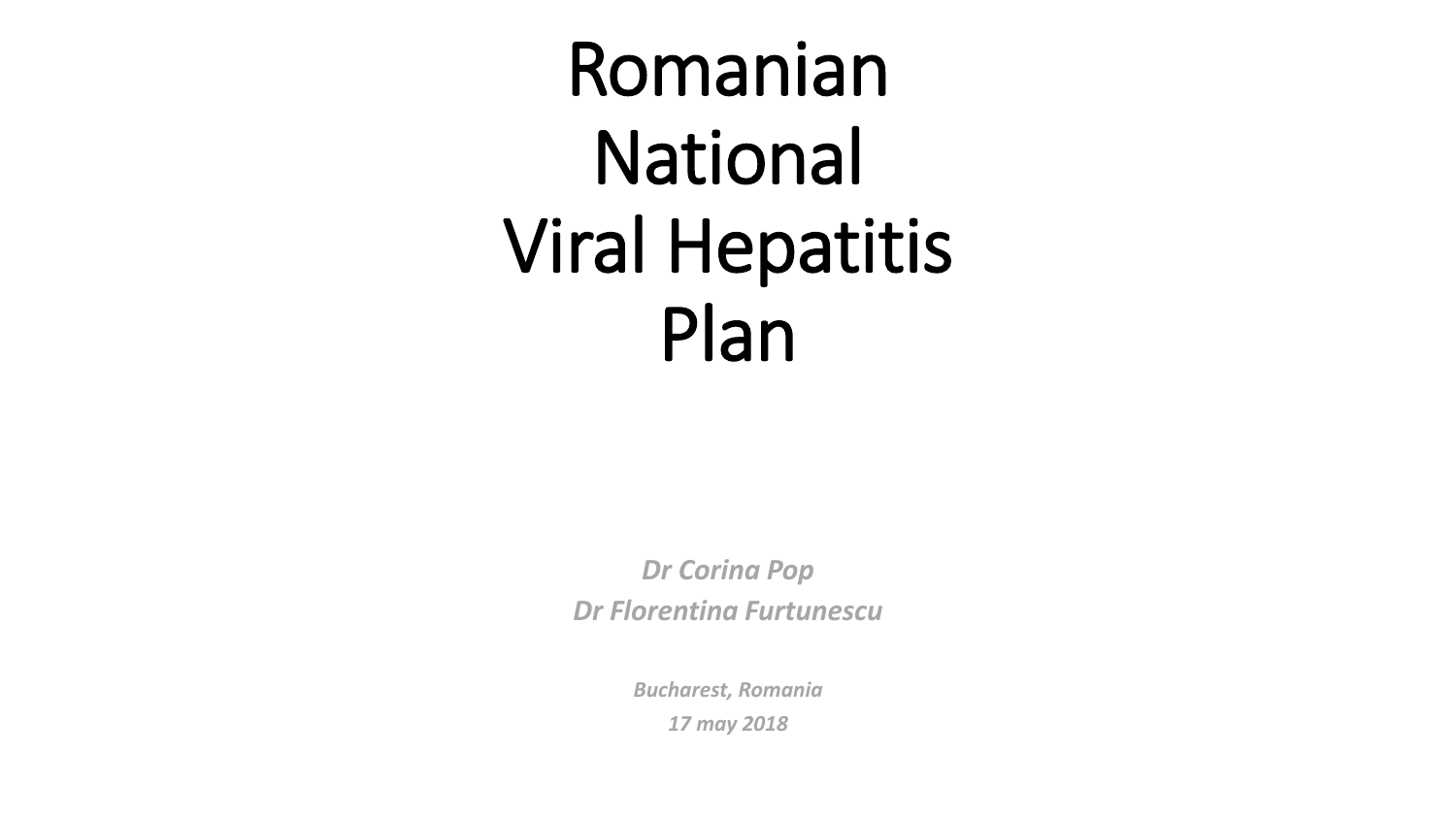## Global Framework

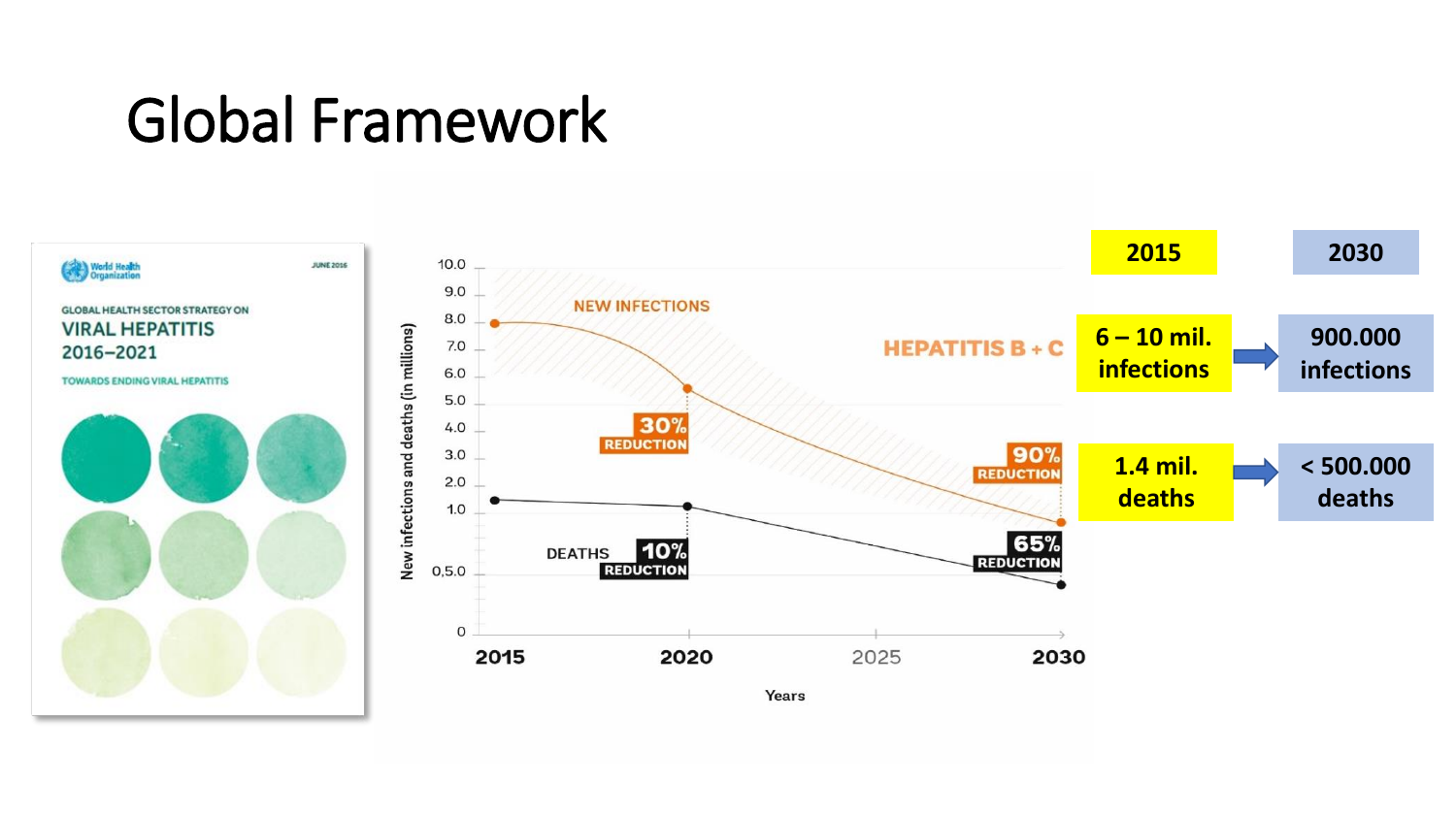## European Framework



DRIGHALL COMMUTTEE ROD EL RODE GGN, CECCION Action plan for the health sector response to viral hepatitis in the WHO European Region



**Vision:** "*a WHO European Region in which the transmission of new viral hepatitis infections is halted, testing is accessible, and people living with chronic viral hepatitis have access to care and affordable and effective treatment."*

**Goal:** Eliminate viral hepatitis as a major public health threat by 2030

#### **Five strategic directions:**

- 1. Information for focused action
- 2. Interventions for impact
- 3. Delivering for equity
- 4. Financing for sustainability
- 5. Innovation for acceleration

**Frameworks for action:** universal health coverage; the continuum of services; and the promotion of a public health approach.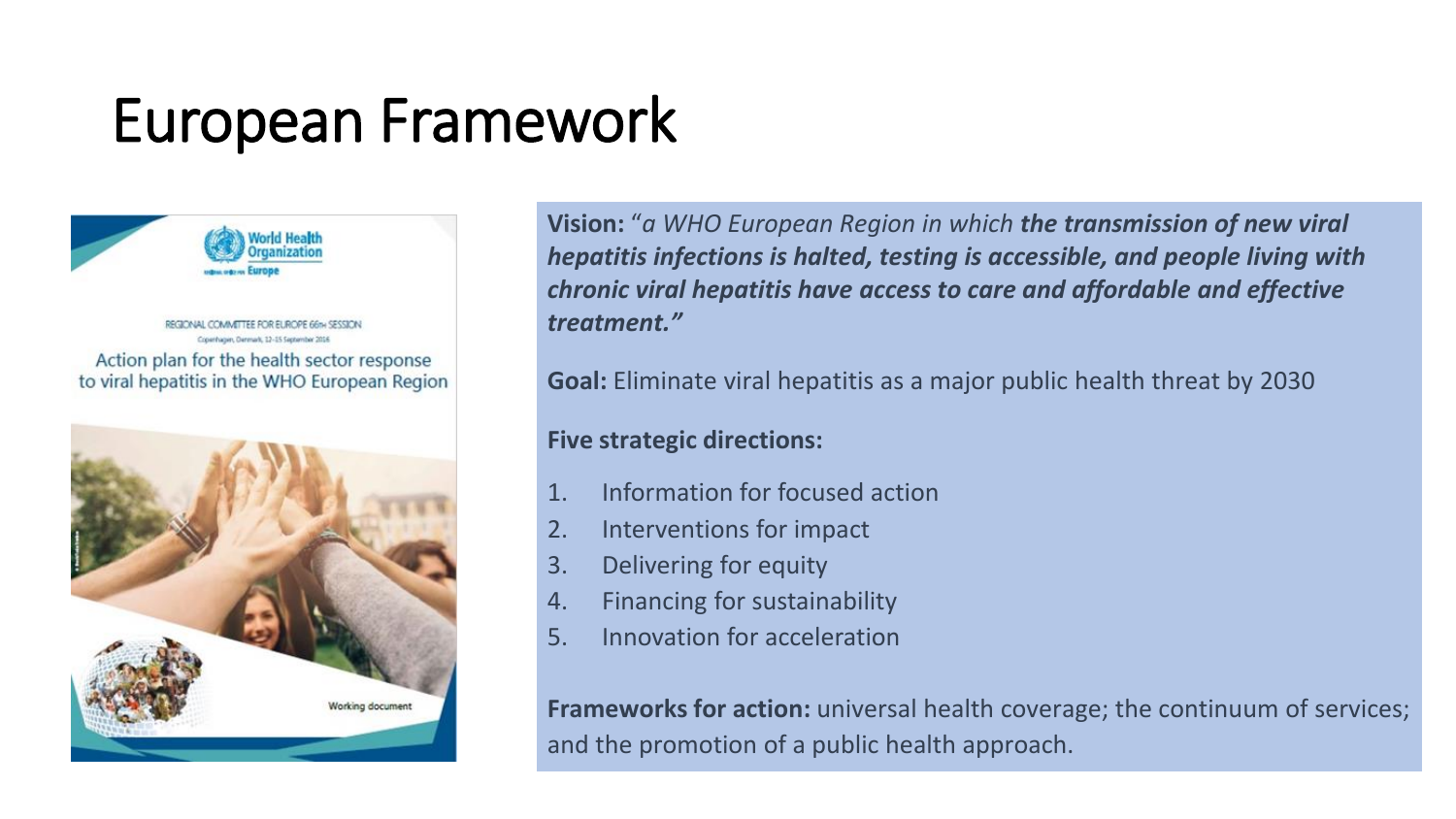## Romanian Action Plan – Vision and goal

### • **Vision 2030:**

- Transmission of new hepatitis infections is halted
- Testing and diagnosing is available to the entire population
- All patients with HBV and HCV have access to cost-effective treatment.

### • **Goal 2030:**

- elimination of viral hepatitis as a public health threat
- minimizing the transmission of hepatitis viruses
- reducing the morbidity and mortality due to viral hepatitis and its **Romania will be a net**  complications and **contributor to the**
- ensuring equitable and universal access to the entire cascade of care.

**European hepatitis action plan**

**!**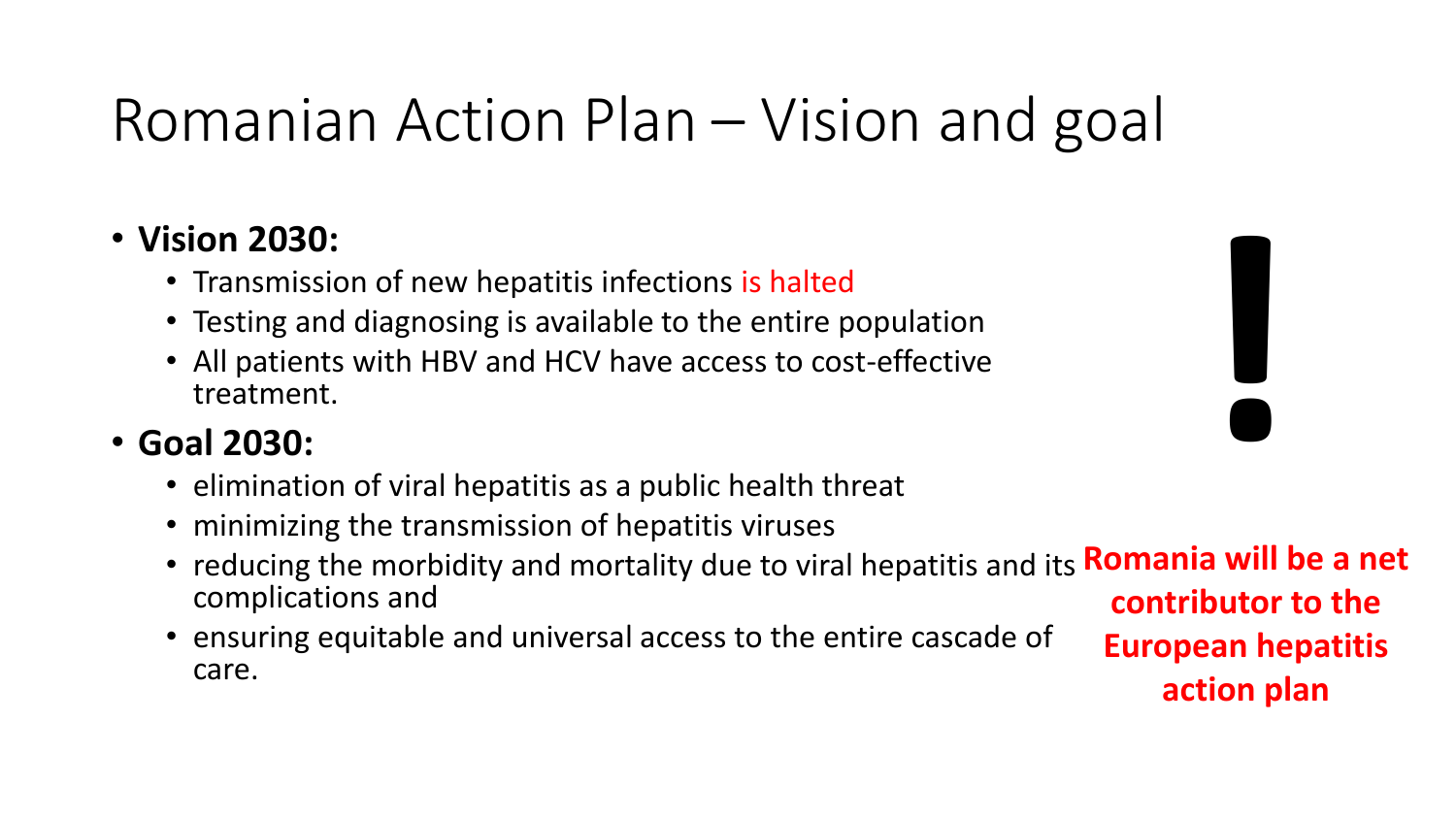## What we actually know?

- No of existing cases Hep B, Hep C?
- No of new cases Hep B, Hep C occurring each year ?
- No of persons treated each year? *Yes*
- Cost per person / cost per person/year ?
- Treatment success rate? *Yes*
- Survival, complications *Yes*
- Use of other services?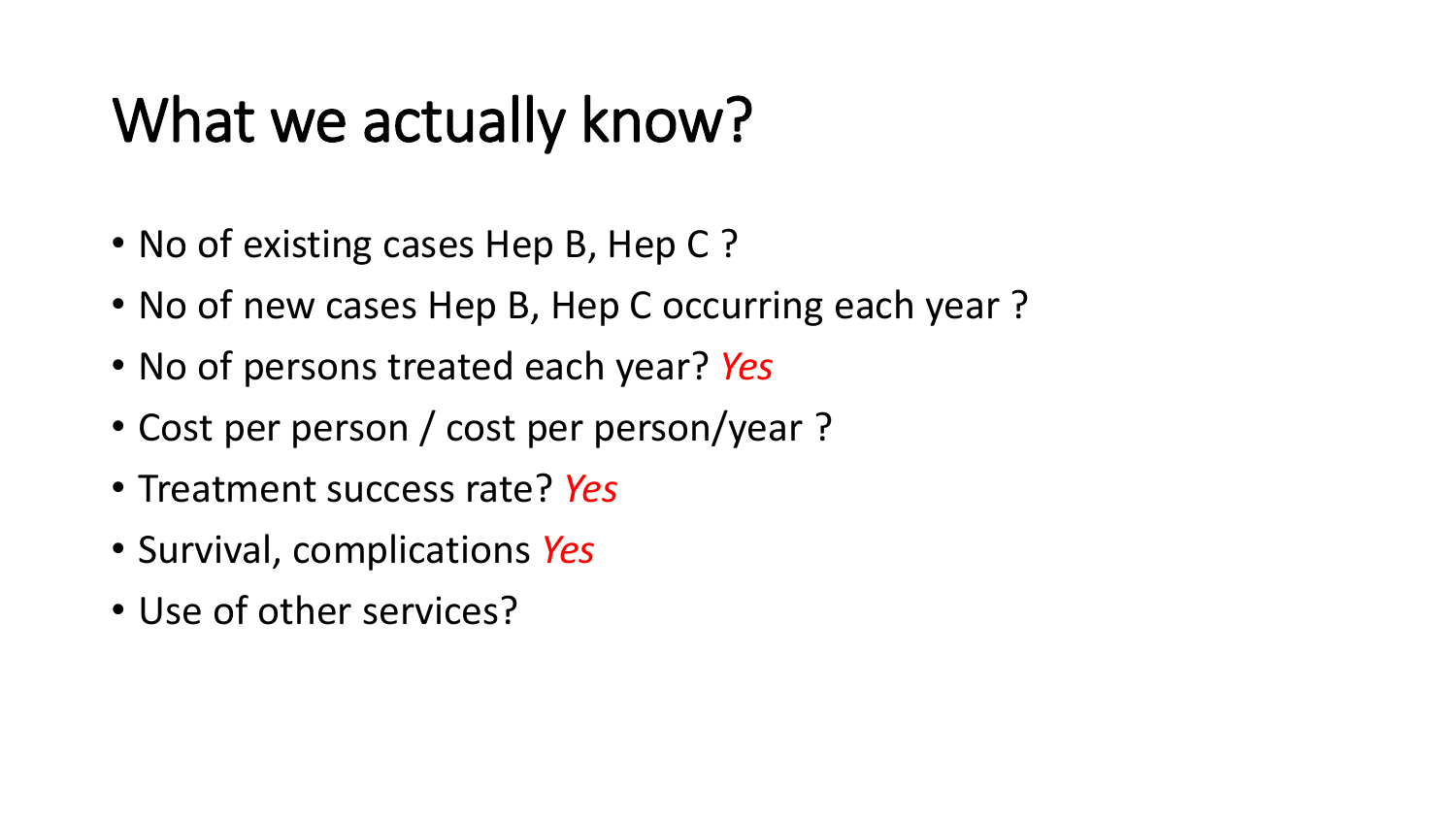### National Plan Strategic directions

- SD 1. Information and communication
- SD 2. Impactful interventions
- SD 3. Equity of service provision
- SD 4. Service delivery and financing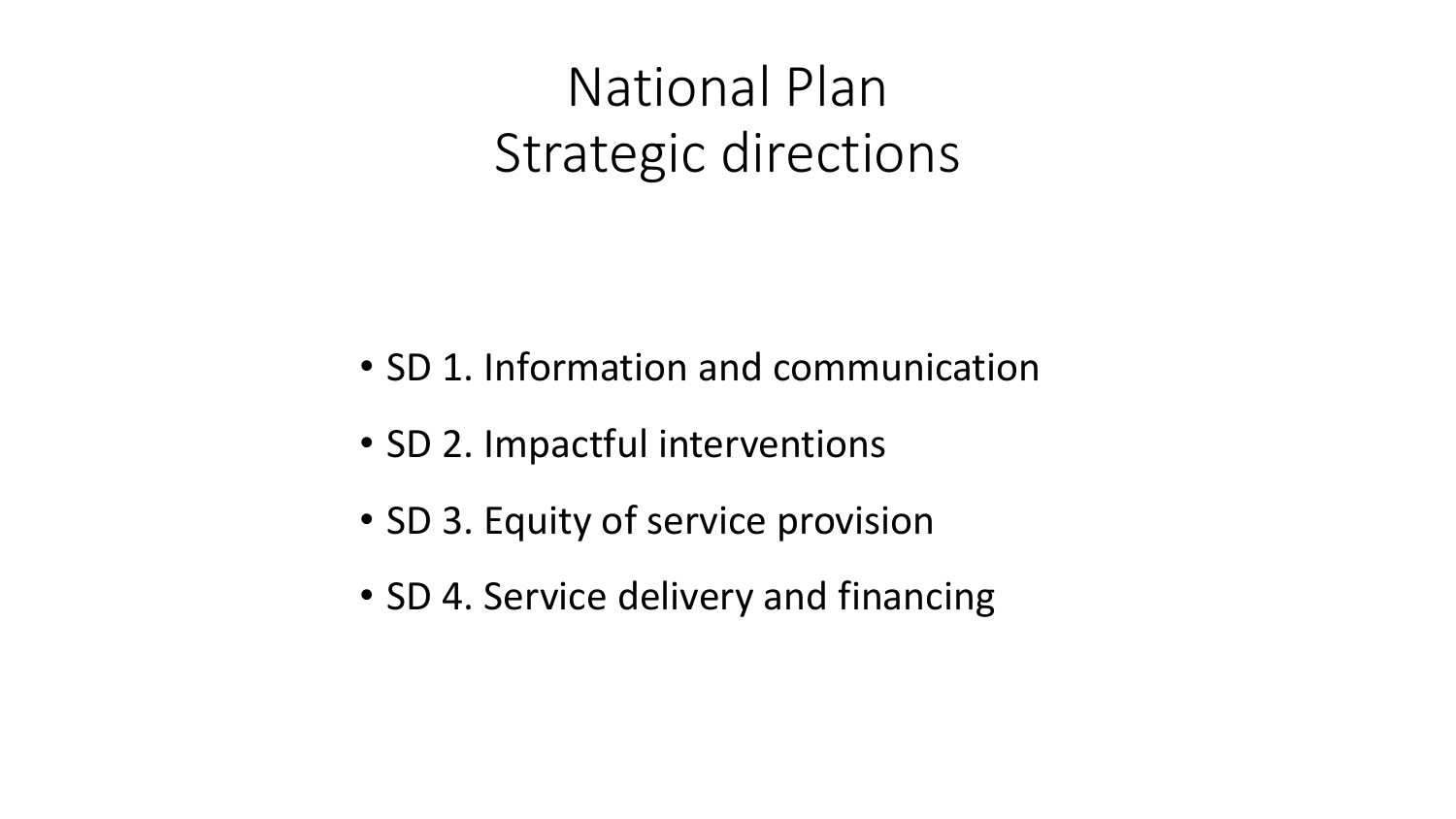### SD 1. Information and communication

#### **National epidemiological data system need strengthening**

- National hepatitis monitoring and evaluation system is fragmentary
- Epidemiological data on the burden of chronic viral hepatitis is 12 years old
- Information, education, awareness campaigns are uncoordinated and small-scale
- Realtime data not available for planning interventions

#### **Priorities**

- Develop the national hepatitis monitoring and evaluation system,
- Update epidemiological data on the burden of chronic viral hepatitis
- Information, education, awareness interventions
- Increase use of data in policy planning

#### **Targets 2020**

- $\checkmark$  All registries operational (vaccination, screening and treatment, communicable diseases)
- National epidemiological study carried out
- National and four regional awareness campaign in implementation funded from EU grants
- NHIH Electronic Patient File extended, allowing real-time monitoring of the cascade of care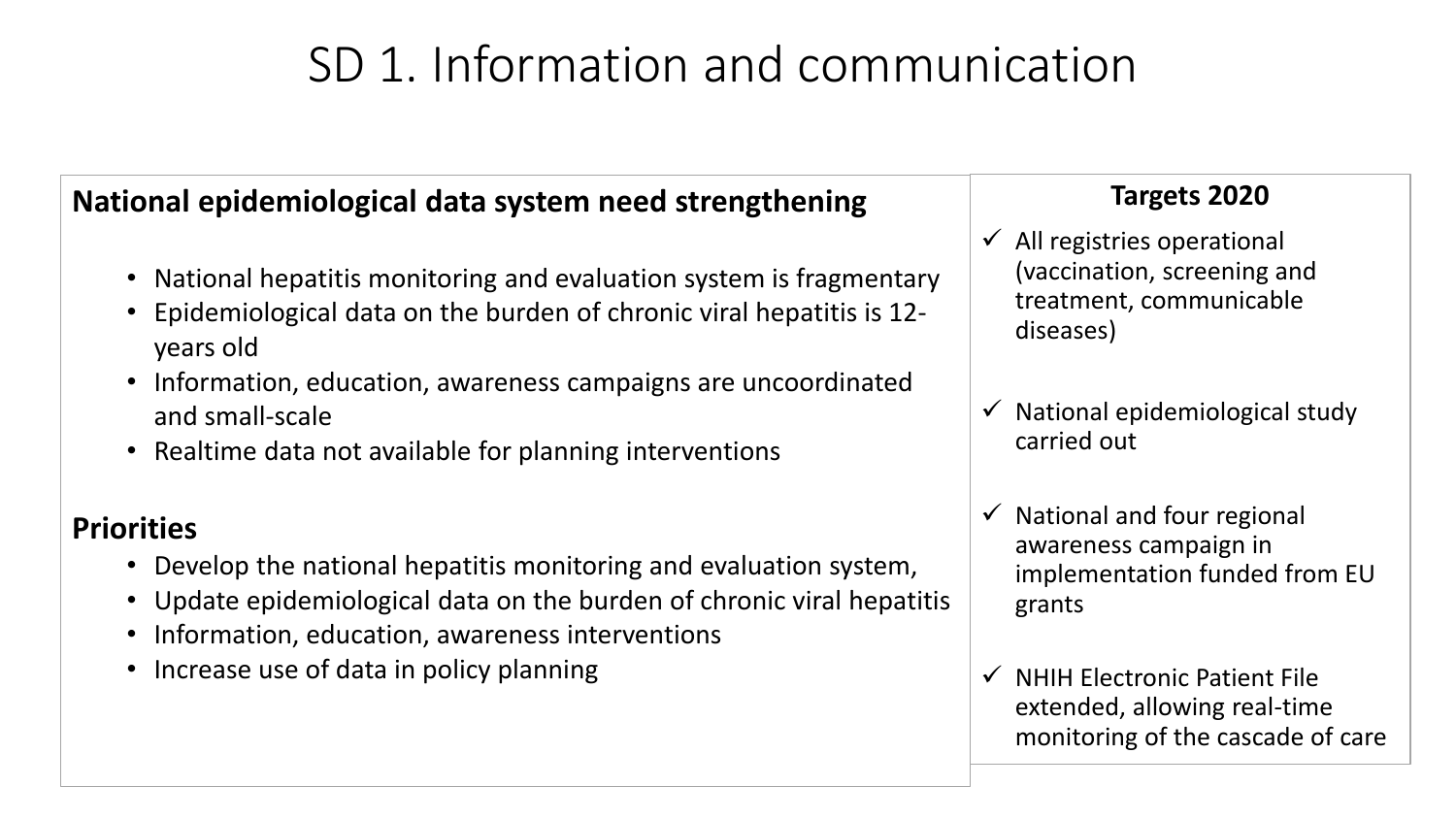### SD 2. Impactful interventions (I)

#### **Primary prevention needs consolidation** • Vaccination rate in decline • Stock-outs of HBV newborn vaccine • Pregnant women screening undocumented • Supply issues with HBIg • High rates of HBV and HCV infection in IVDUs **Priorities** • Vaccination awareness raising-interventions • Increase vaccination rates • Focus vaccination on risk groups: newborns, transplants, health care workers, dialysis patients • Monitor pregnant women HBV/ HCV screening • Maintain blood donations security **TARGETS 2020**  $\checkmark$  Over 90% vaccination rate of newborns  $\checkmark$  Over 95% vaccination rate for children  $\checkmark$  100% pregnant women screened for HBV and HCV  $\checkmark$  100% of blood donations screened  $\checkmark$  Syringe exchange programs for IVDUs

• Prevention of HBV /HCV transmission associated with injecting drug use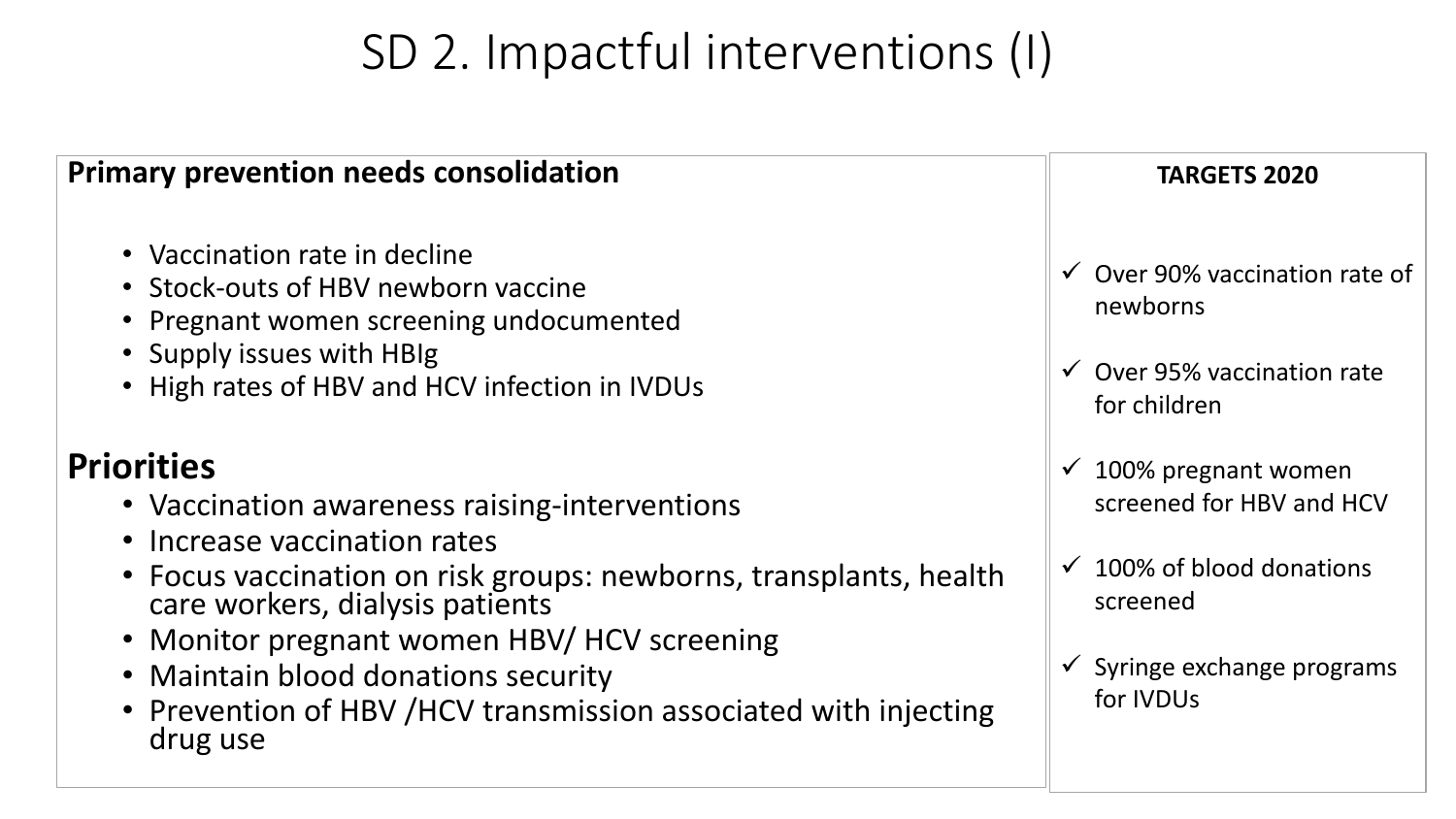### SD 2. Impactful interventions (II)

#### **Testing and diagnosing need to become routine**

- Opportunistic testing so far, hence a reduced pool of known patients
- Until 2018, diagnostic and staging not in the basic service package
- From 2018, testing is available to insurees with referral from the family physician
- From 2018, diagnostic and staging available to insurees in hospitals (day care admission)
- From 2018, screening program in four regions under inception (funded from EU-grants)

#### **Priorities**

- Routine annual checks for adults to include HBV/ HCV testing
- Develop infrastructure for diagnosing and staging in public hospitals, including screening centers and mobile units
- Train and involve family physicians and community nurses
- Implement the screening program in four regions
- Collect screening data and use it to inform planning and guidelines

#### **TARGET 2020**

- $\checkmark$  National screening methodology
- $\checkmark$  Train 8.000 health professionals
- $\checkmark$  Test all health professionals
- $\checkmark$  Test 50% of risk groups population
- $\checkmark$  Diagnose 75% of patients with cirrhosis and HCC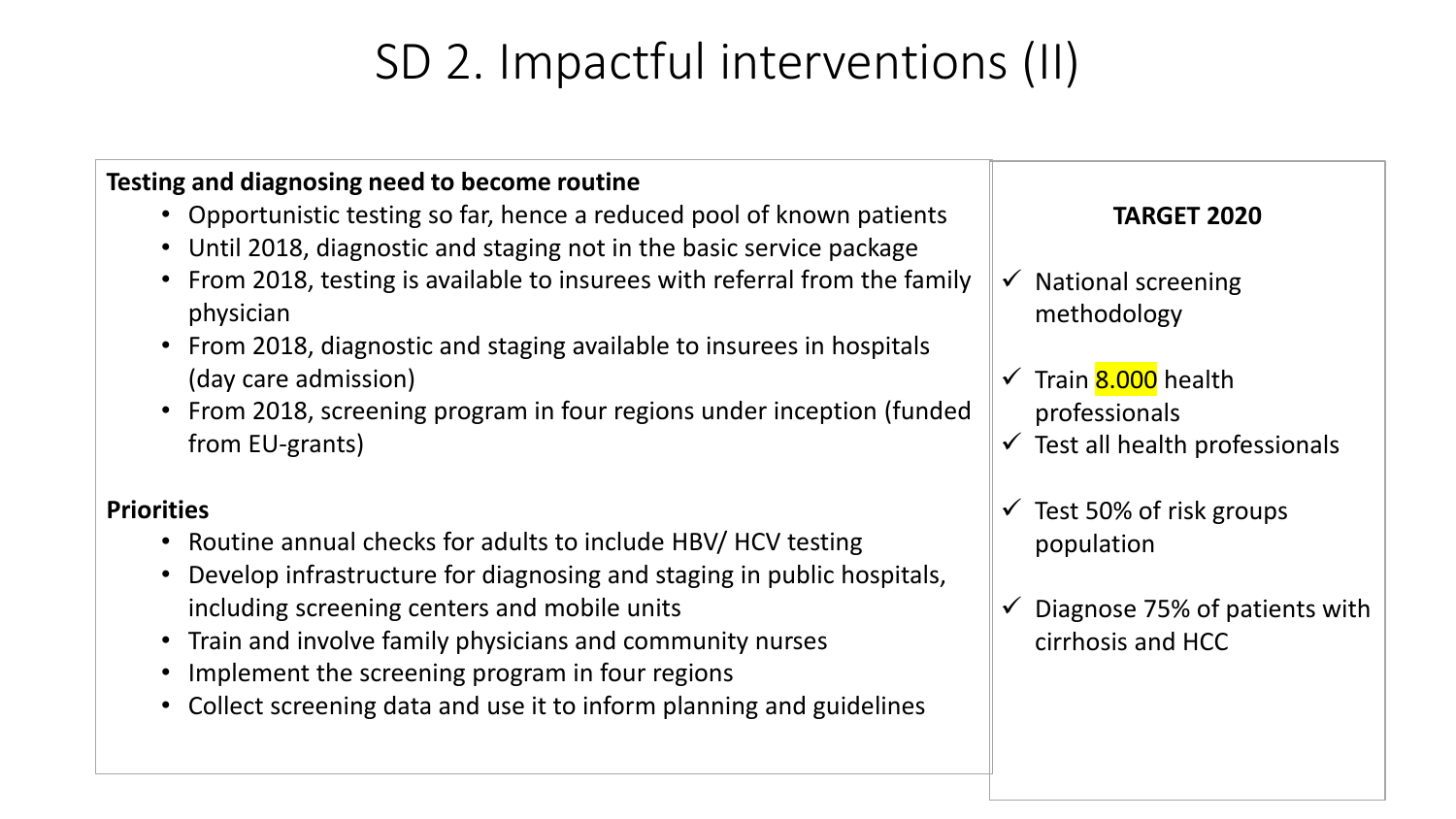## SD 2. Impactful interventions (III)

### **Treatment needs to be extended**

- Insurees have access to IFN-free DAA against HCV 18.000 treated by mid-2018
- Insurees have access to most nucleoside analogues approved by EMA
- The EU funded 4-region screening program will provide access to antiviral treatment for the uninsured tested positive

#### **Priorities**

- Extend HCV treatment to all patients regardless of fibrosis
- Continuously expand therapeutic options for HBV
- New therapeutic options for HBV HDV coinfection
- Financing and compliance instruments for the treatment of uninsured patients
- Coordination of all providers and payers along the cascade of care

#### **TARGET 2020**

- $\checkmark$  90% enrollment to treatment of newly identified patients
- $\checkmark$  Continuous treatment access for HCV and HBV patients
- $\checkmark$  Universal access to HCV IFN-free treatment
- Regular updated of the reimbursement list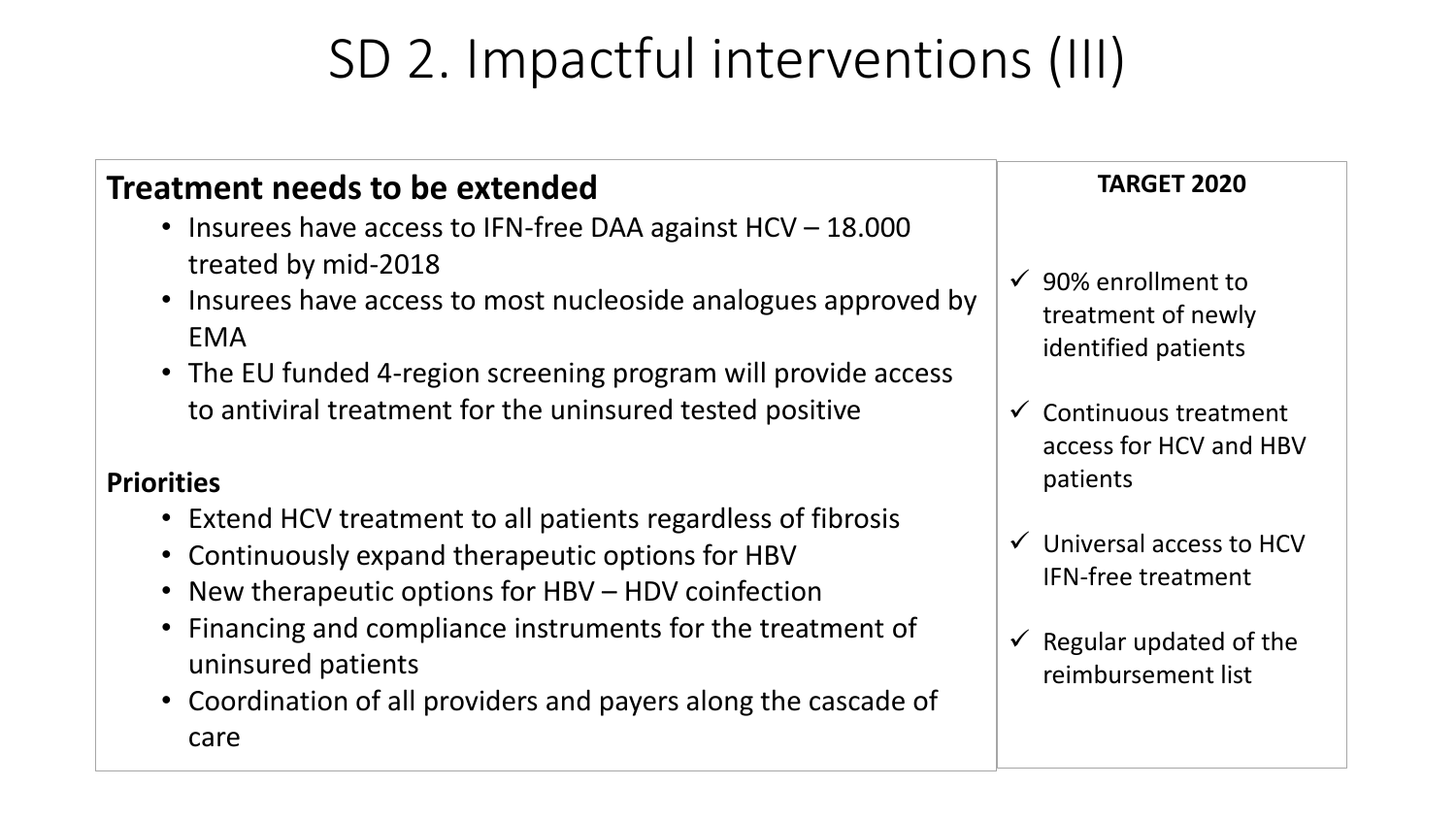### SD 3. Equity of service provision

#### **Risk groups have difficult access to services**

- Risk groups have limited access to care due to lack of awareness, testing, long distance to providers
- Stigmatization of infected patients still a phenomenon
- Community health services underdeveloped
- Uninsured lack access to testing, diagnostics and treatment

#### **Priorities**

- Identify populations and locations most affected poor rural communities, IVDUs
- Improve cooperation with HIV and TB national programs and providers
- Consolidate community health services and involve them in the cascade of care (esp. primary and secondary prevention)
- Coordination with patient associations and social services within local communities
- Solutions for uninsured patients

#### **TARGET 2020**

- $\checkmark$  Risk groups identified and located
- $\checkmark$  Awareness campaigns will address stigmatization
- $\checkmark$  Partnership with patient association to fill the gaps in the cascade of care (e.g. travel)
- $\checkmark$  Solutions for IVDUs in addition centers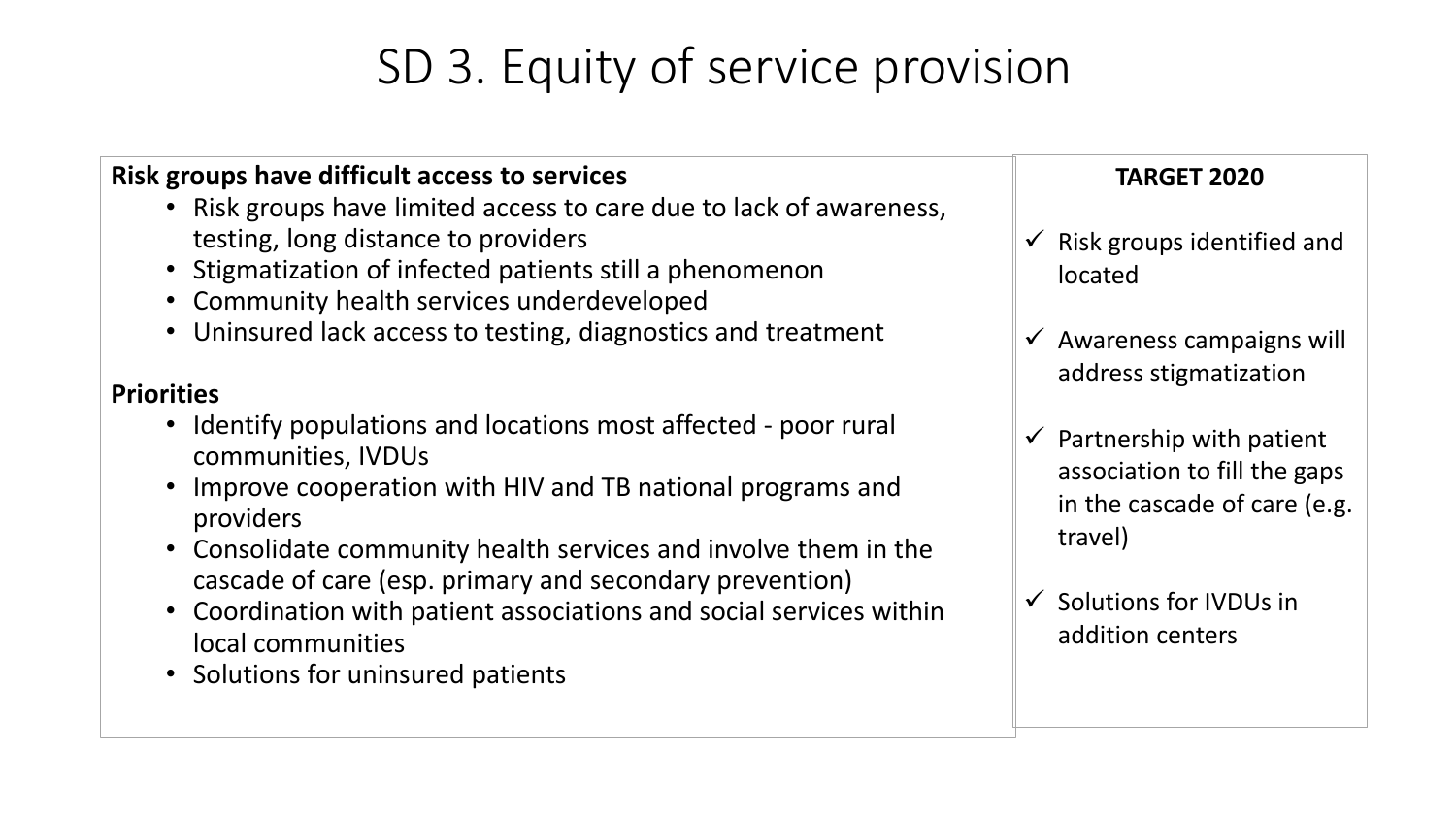### SD 4. Service delivery and financing

#### **Healthcare system is not fully prepared to face a large influx of patients** • Screening methodology and infrastructure in need • Electronic registries missing • Electronic patient file incomplete • Service providers know-how uneven • Lack of coordination among service providers • Public tendering for vaccines underdeveloped • Managed Entry Agreements for innovative medicines under transformation **Priorities** • EU funded screening program to improve screening policy and practices • Development of electronic registries • Encourage the development or provider networks **TARGETS 2020**  $\checkmark$  All electronic registries operational  $\checkmark$  NHIH electronic patient file system under completion  $\checkmark$  Service provider networks regulated  $\checkmark$  MoH public tender unit expanded  $\checkmark$  MEAs to include all available therapeutic

options

• Strengthen public tendering capacity in the MoH • Expand and consolidate Managed Entry Agreements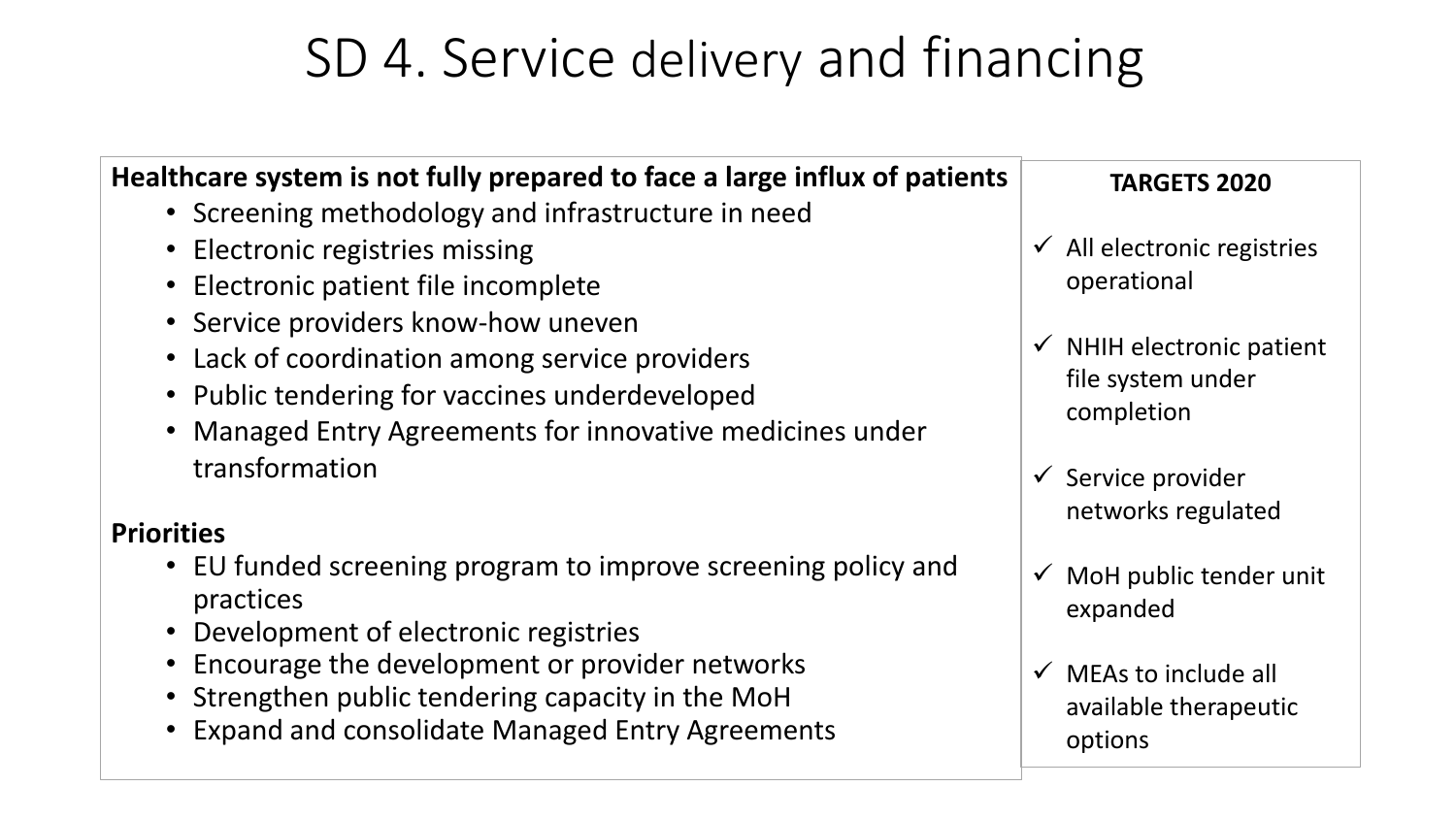### Romanian Action Plan – Institutional Framework